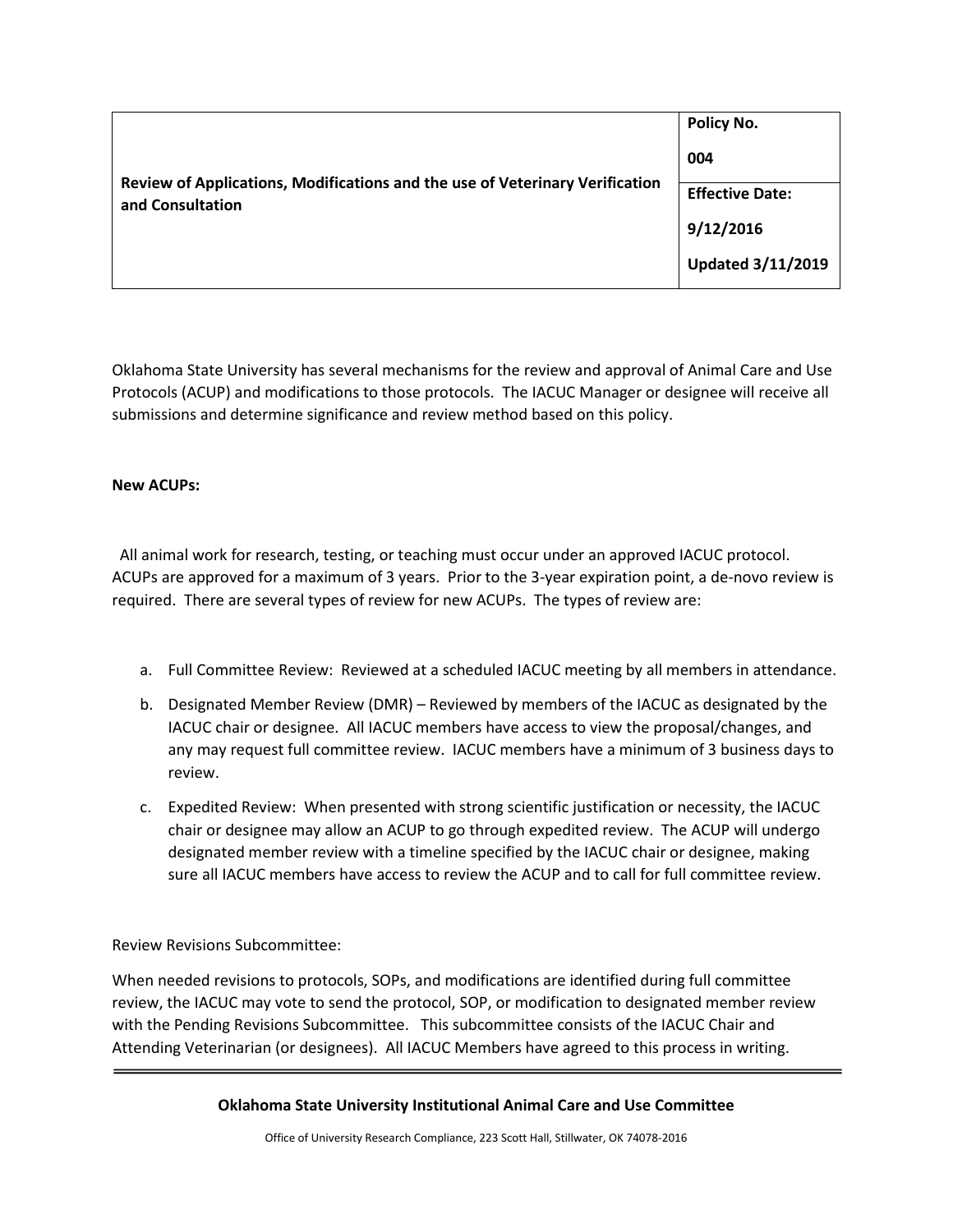## ACUP Review Summary:

- a. ACUPs involving category E procedures will undergo full committee review at a meeting of the IACUC unless expedited review is granted by the Chair or designee.
- b. ACUPs, SOPs, and modifications involving departures from the Guide, the Ag Guide, USDA regulations or policies, OLAW or AAALAC guidance, or prevailing professional standards for reasons other than scientific necessity will undergo full committee review at a meeting of the IACUC unless expedited review is granted by the Chair or designee
- c. Other ACUPs, renewals including category E procedures, category E procedures involving standard agricultural procedures as described in the Ag Guide (such as castration, tail docking, dehorning), and modifications will normally undergo designated member review by the Chair, the Attending Veterinarian, and an additional member selected by the Chair.

## **Administrative non-significant Changes:**

Changes that may be handled administratively by the IACUC staff include:

- a. correction of typographical errors;
- b. correction of grammar;
- c. contact information updates; and
- d. change in personnel, other than the PI (There will be an administrative check to ensure mandatory training requirements and Occupational Health and Safety enrollment is complete prior to approval).
- e. addition or change in sponsor or title of grant
- f. addition of a housing location when that location has passed IACUC inspection within the previous 6 months.
- g. increases in the number of animals to be used: Justified increase in the number of animals to be used up to 10% more than originally approved by the IACUC may be approved administratively by the IACUC Manager or designee.
- h. Change in vendor for animal ordering to one of the following approved sources: Charles River Labs, Harlan Sprague Dawley, Jackson Laboratories, and Taconic Farms. Changes in interuniversity transfers when quarantine is handled through Animal Resources, changes in intrauniversity transfers when not otherwise conflicting with this policy.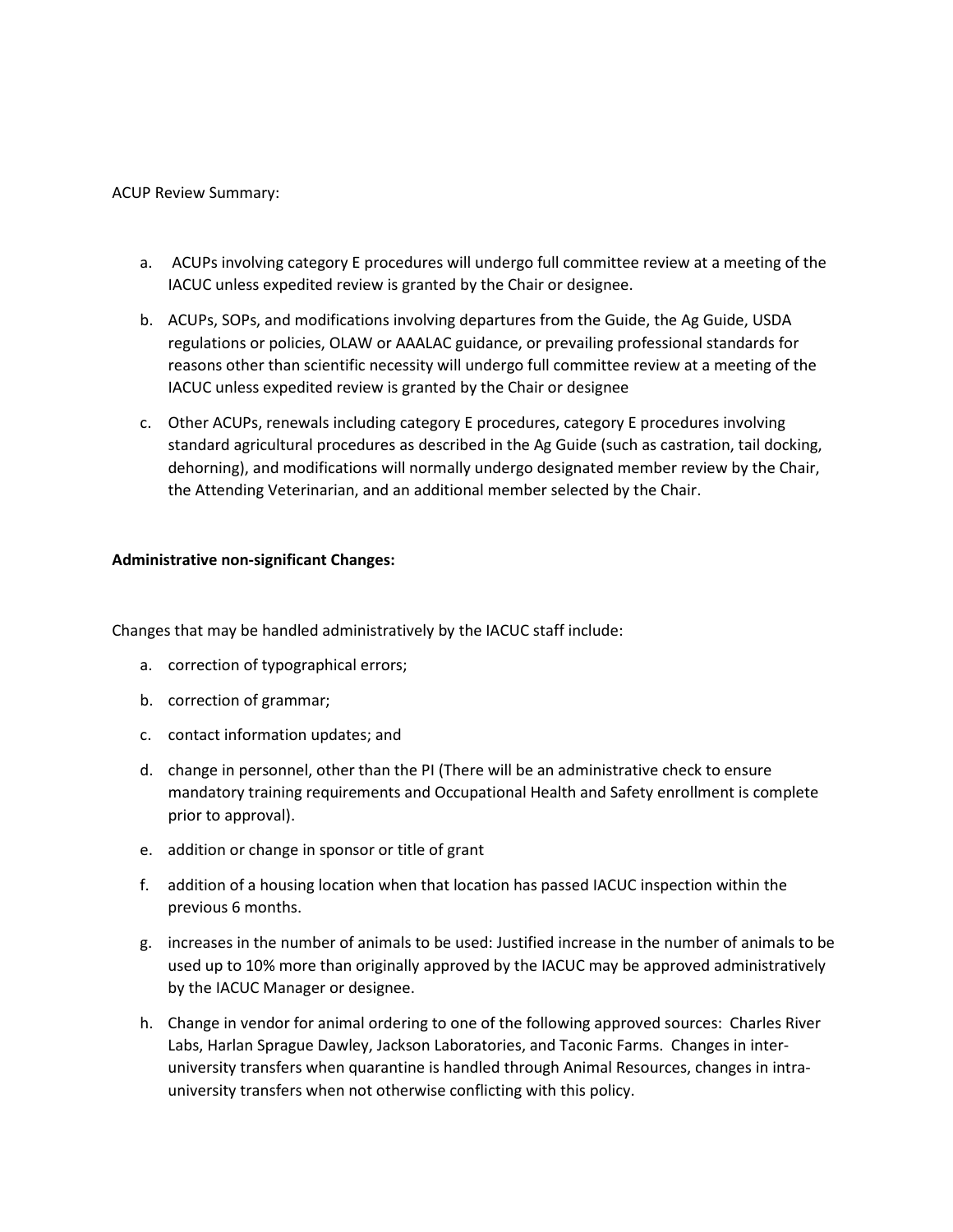## **Significant Changes:**

Significant changes described in a.-g. below, will be reviewed by either DMR or FCR.

- a. from nonsurvival to survival surgery;
- b. resulting in greater pain, distress, or degree of invasiveness;
- c. in housing and or use of animals in a location that is not part of the animal program overseen by the IACUC;
- d. in species;
- e. in study objectives;
- f. in Principal Investigator (PI); and
- g. that impact personnel safety.
- h. addition of new procedures

## **Veterinary Verification and Consultation (VVC)**

In August, 2014 OLAW provided new guidance on Significant Changes to Animal Activities NOT-OD-14- 126 in an effort to support the use of performance standards and professional judgment and to reduce regulatory burden.

The specific significant changes described in a.-d., below, may be handled administratively according to this IACUC reviewed and approved policy in consultation with an IACUC member veterinarian (Attending Veterinarian or designee). The veterinarian is not conducting DMR, but is serving as a subject matter expert to verify that compliance with this IACUC reviewed and approved policy is appropriate for the animals in this circumstance. Review and verification by the veterinarian must be documented. The veterinarian may refer any request to the IACUC for review for any reason and must refer any request that does not meet the parameters of this IACUC reviewed and approved policy. The VVC process may not be used to add new procedures to a previously approved protocol. Items eligible for VVC review includes:

- a. anesthesia, analgesia, sedation, or experimental substances; (see approved reference list below)
- b. euthanasia to any method approved in the [AVMA Guidelines for the Euthanasia of Animals](https://www.avma.org/KB/Policies/Documents/euthanasia.pdf)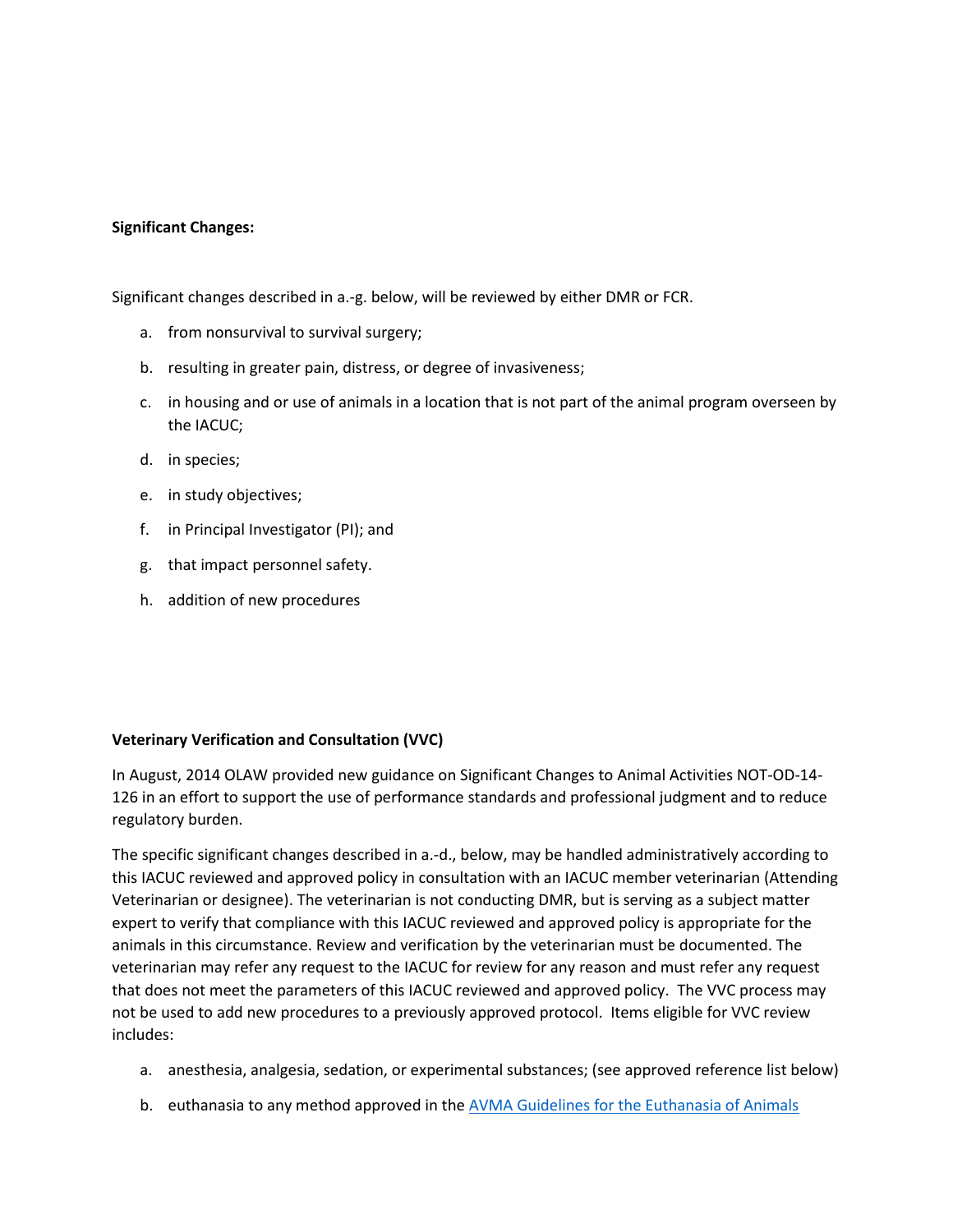- c. duration, frequency, type, or number of procedures performed on an animal, as long as the changes do not result in greater pain, distress, or degree of invasiveness
- d. addition of housing or use locations that are already a part of the animal program

IACUC Approved Reference Materials for Veterinary Verification and Consultation (VVC) include the current editions of the following:

#### **Anesthesia, analgesia, or sedation to referenced drugs and dosages for the species.**

- Laboratory Animal Medicine, ACLAM Blue Book Series
- Harkness and Wagner's Biology and Medicine of Rabbits and Rodents
- Flecknell's Laboratory Animal Anesthesia
- Plumb's Veterinary Drug Handbook
- ACLAM's Formulary for Laboratory Animals
- Fowler's Zoo and Wildlife Medicine
- Lumb and Jones Veterinary Anesthesia and Analgesia
- Quesenberry and Carpenter's Ferrets, Rabbits and Rodents Clinical Medicine and Surgery
- Anesthesia and Analgesia of Laboratory Animals (ACLAM's Blue Book Series)
- Flecknell and Waterman-Pearson's Pain Management in Animals
- Muir et. al. Handbook of Veterinary Anesthesia
- Manual of Equine Emergencies Orsini and Divers
- Swine in the Laboratory M. Michael Swindle
- Goat Medicine by Mary C. Smith and David Sherman
- Hagyard Pharmacy mobile formulary
- Journal publications (peer reviewed)

# **Blood collection and experimental substance dosing including a change in test compound, dose, or route of administration.**

Journal publications (peer reviewed)